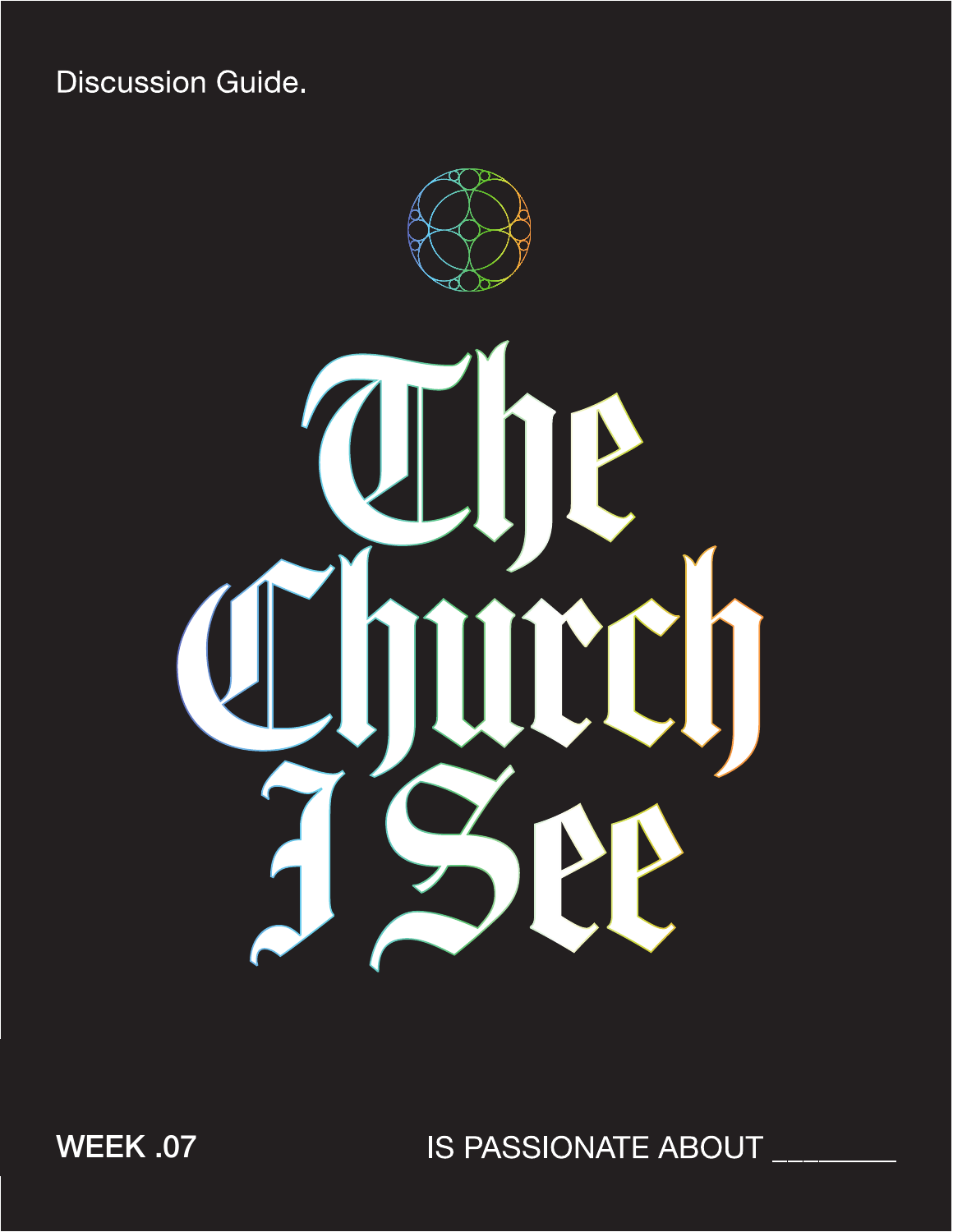



## **(NKJV) Exodus 17:8-13 (NKJV) Malachi 4:6**

Now Amalek came and fought with Israel in Rephidim. And Moses said to Joshua, "Choose us some men and go out, fight with Amalek. Tomorrow I will stand on the top of the hill with the rod of God in my hand." So Joshua did as Moses said to him, and fought with Amalek. And Moses, Aaron, and Hur went up to the top of the hill. And so it was, when Moses held up his hand, that Israel prevailed; and when he let down his hand, Amalek prevailed. But Moses' hands became heavy; so they took a stone and put it under him, and he sat on it. And Aaron and Hur supported his hands, one on one side, and the other on the other side; and his hands were steady until the going down of the sun. So Joshua defeated Amalek and his people with the edge of the sword.

And he will turn the hearts of the fathers to the children, and the hearts of the children to their fathers, lest I come and strike the earth with a curse.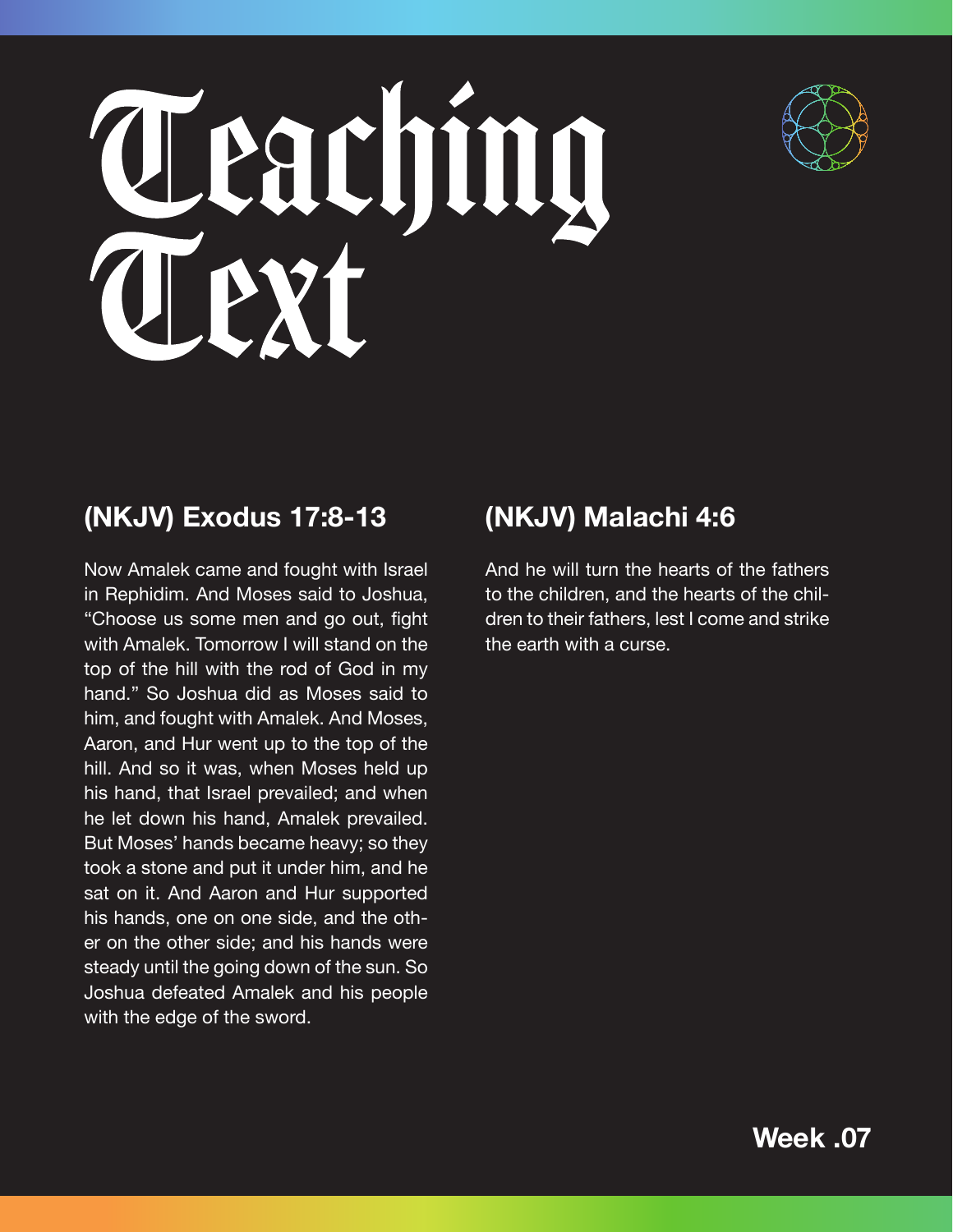

This week Becky Johnson continues the series "**The Church I See**" with the message entitled "The Church I See: Is Generational". We are a church that is passionate about seeing the generations come together and connect in a meaningful way. Our desire is to see the next generation living victoriously in revival, but in order for this to happen they must be connected to the older generation. If we are to be a healthy and thriving church then we must be generationally aligned.

A healthy and effective church is a connected church. We are a divided world: racially, politically, socioeconomically, generationally and the list goes on. But as God's people, we are called to live differently than the world. We are called to walk together. When the generations are connected, they are better, stronger, fulfilled, and accomplish great things together.

The story found in our teaching text is the perfect picture of generational alignment and the generations working together. Moses represents the older generation and Joshua represents the younger

generation. God sends reinforcements to Moses on the hill rather than Joshua on the battlefield. When Moses was out of position, it did not matter what Joshua did with the sword. When generations are not aligned there is no hope for victory. Joshua listened to Moses and considered him to be a voice of wisdom in his life.

If we are going to be a people that are generationally connected, then we need humility. Humility is the precursor to connection in any relationship. Where there is disconnect there is arrogance. It is independence and arrogance that tells us that we do not need each other. The older generation must lead in this and aggressively move towards connection. It is the hearts of the fathers that turn first (Malachi 4:6).

As a church family, we cannot accept disconnection. Generational alignment must be non-negotiable for us. We have an opportunity to name this generation and declare truth over them. Our words matter and plant seeds. We can choose to plant seeds that lead to life and health.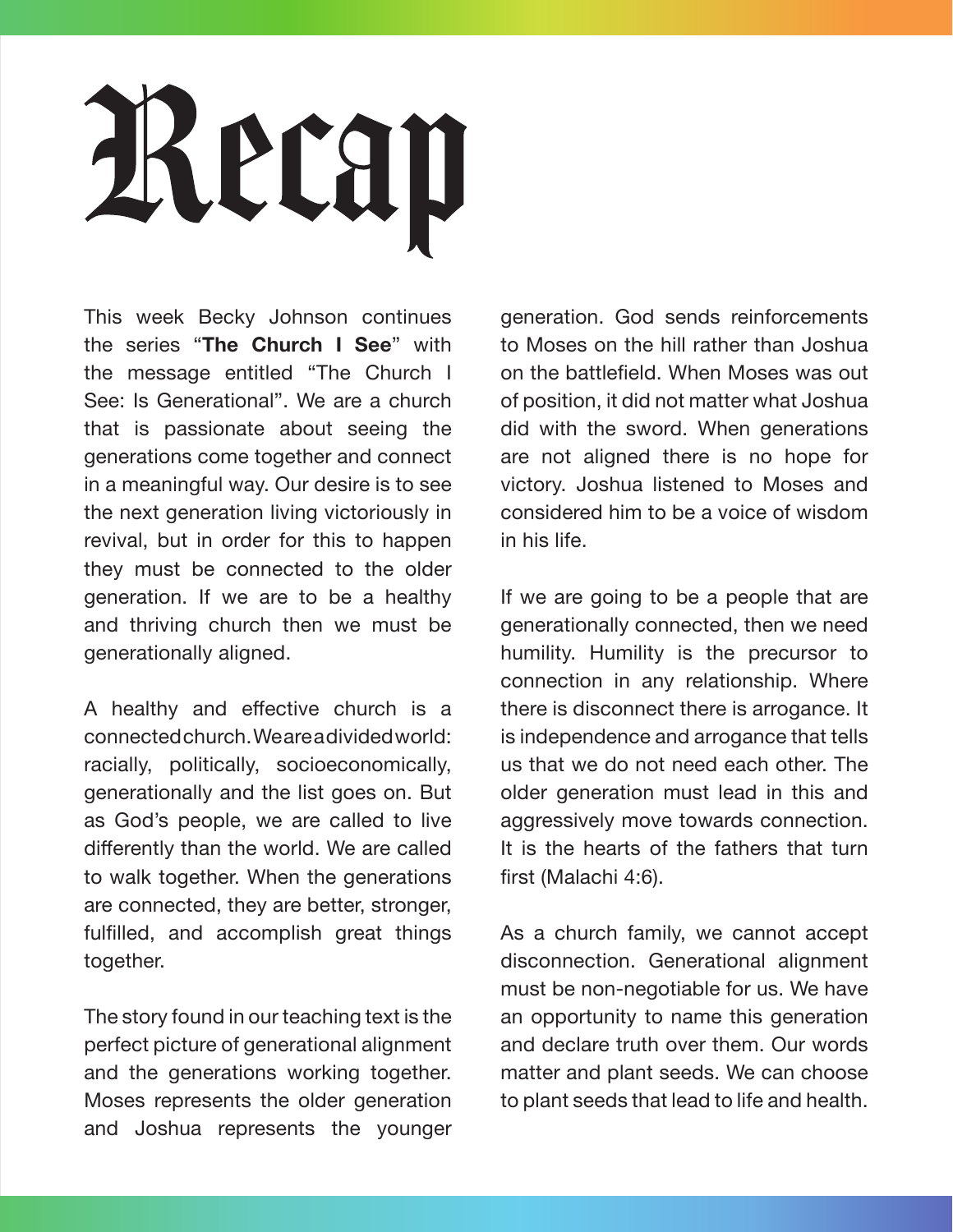# Discussion Guide **EMOTIONAL HEALTH CHECK IN**

Take a few minutes to do an emotional health check in with your Community, creating space for each person to answer the question below:

What has resting looked like for you over the last month? What is one thing you would like to incorporate into your rhythm of rest?

If the need arises, spend a few minutes praying for one another, asking God to meet needs and help each person carry what feels heavy right now.

#### **ENGAGE**

1. How do you view the younger and older generations that are in your community? Have you formed judgments or adopted particular stereotypes?

2. What has been your experience with mothers and fathers in your life and what has been the impact of those relationships?

3. Do you have people of the younger generation (rather than your own children) in your life and how are you walking with them?

4. What do you think you need to learn (in this season) from the older or younger generation?

#### **ENCOUNTER**

Spend a few minutes in stillness and quiet (you may want to play soaking music) in your group and ask Holy Spirit the following question:

Holy Spirit, are there any areas of my life where I have allowed arrogance to prevent me from connecting with the younger/older generation? Please reveal to me those individuals You would like me to move towards and show me what it is to be humble.

If time permits, allow those who want to, share what God spoke to them during the Encounter time.

### **EQUIP**

Step out this week and intentionally connect with someone from either the younger or older generation. Invite them to coffee or lunch and just make space for one another and share your stories.